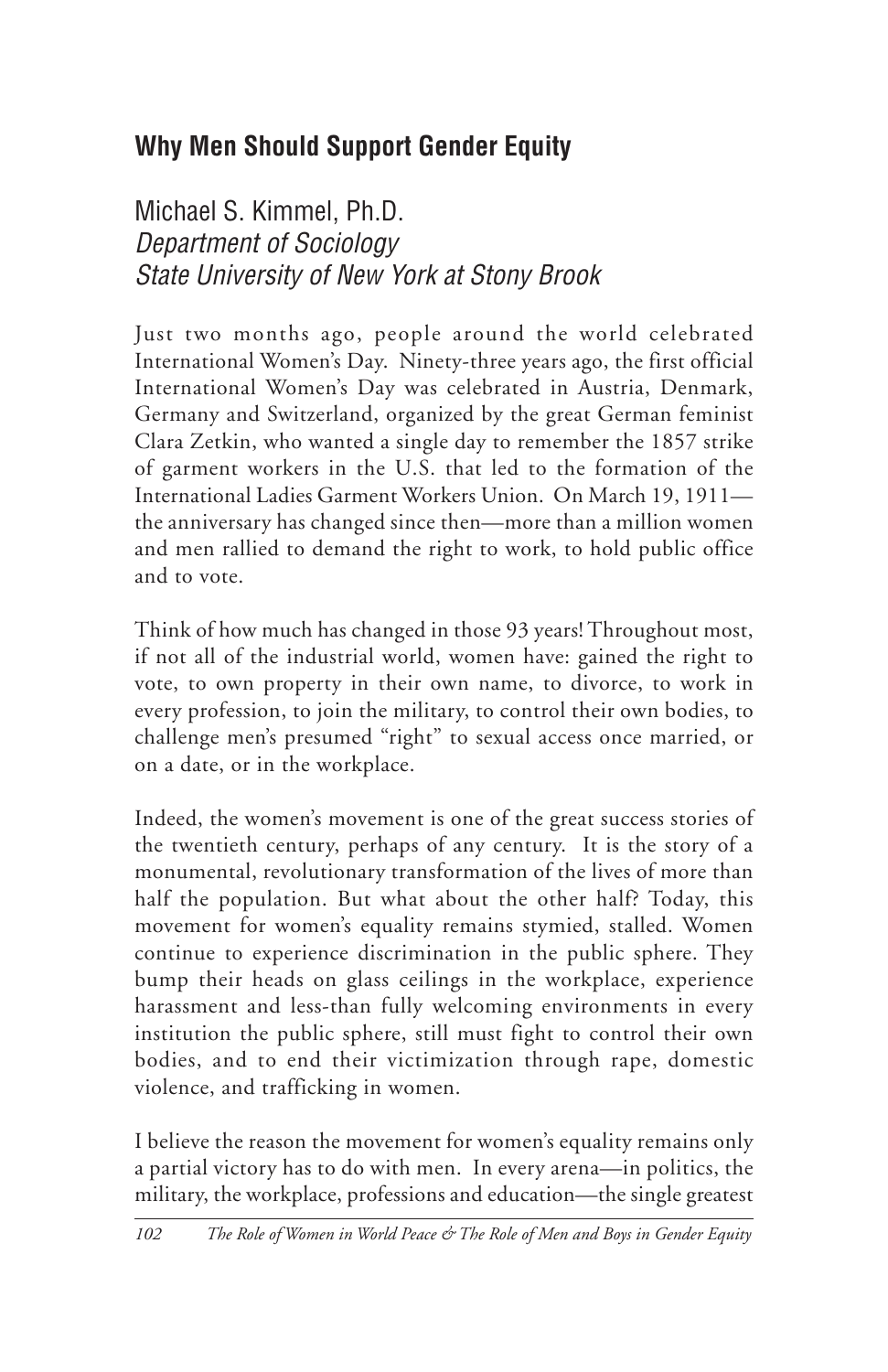obstacle to women's equality is the behaviors and attitudes of men. I believe that changes among men represent the next phase of the movement for women's equality—that changes among men are vital if women are to achieve full equality. Men must come to see that gender equality is in their interest—as men.

This great movement for gender equality has already begun to pay attention to the fact that men must be involved in the transformation. *The Platform for Action* adopted at the Fourth World Congress on Women, in Beijing in 1995 said: "The advancement of women and the achievement of equality between women and men are a matter of human rights and a condition for social justice and should not be seen in isolation as a women's issue."

But why *should* men participate in the movement for gender equality? Simply put, I believe that these changes among men will actually benefit men, and that gender equality is not a loss for men, but an enormously positive thing that will enable us to live the kinds of lives we say we want to live. Indeed, gender mainstreaming is an idea whose time has come—for men.

In order to make this case, I will begin by pointing to several arenas in which women have changed so drastically in the past half-century, and suggest some of the issues I believe we men are currently facing as a result. First, women *made gender visible*. Women have demonstrated the centrality of gender in social life; in the past two decades, gender has joined race and class as the three primordial axes around which social life is organized, one of the primary building blocks of identity.

This is, today, so obvious that it hardly needs mentioning. Parliaments have Gender committees, and the Nordic countries even have Ministers for Gender Equality. Every university in the U.S. has a Women's Studies Program. Yet we forget just how recent this all is. The first Women's Studies program in the world was founded in 1972.

Second, women have transformed the workplace. Women are in the workplace to stay. Almost half the labor force is female. I often demonstrate this point to my university classes by asking the women who intend to have careers to raise their hands. All do. Then I ask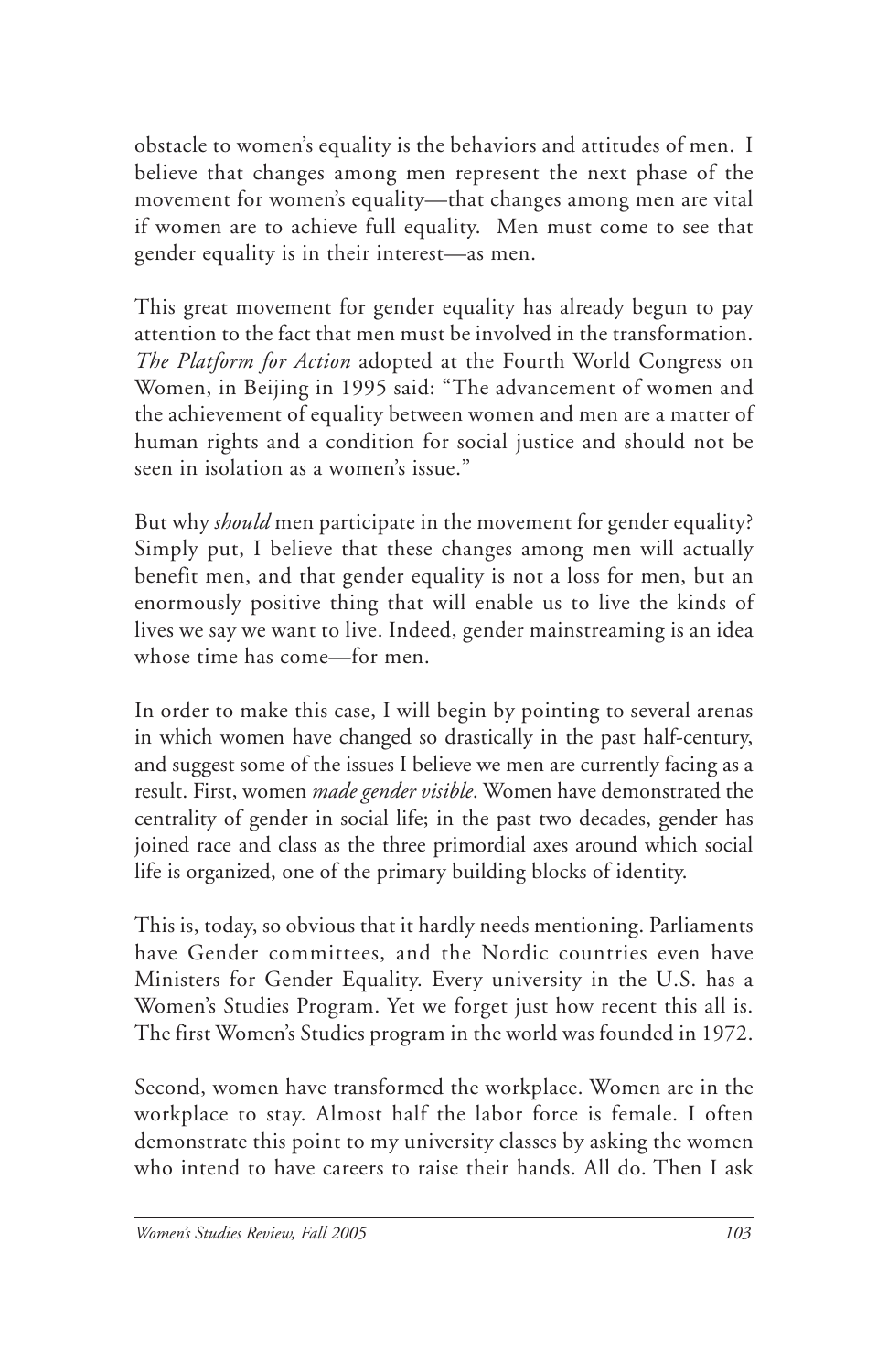them to keep their hands raised if their mothers have had a career outside the home for more than ten years without an interruption. Half put their hands down. Then I ask them to keep their hands raised if their grandmothers had a career for ten years. Virtually no hands remain raised. In three generations, they can visibly see the difference in women's working lives.

Just 40 years ago, in 1960, only about 40% of European adult women of working age were in the labor force; only Austria and Sweden had a majority of working-age women in the labor force. By 1994, only Italy, Greece, Ireland, Luxembourg and Spain did *not* have a majority of working-age women in the labor force, and the European average had nearly doubled.

This has led to the third area of change in women's lives: the efforts to balance work and family life. Once upon a time, not so long ago, women were forced to choose between career and family. But beginning in the 1970s, women became increasingly unwilling to choose one or the other. They wanted both. Could a woman "have it all?" was a pressing question in the past two decades. Could she have a glamorous rewarding career and a great loving family?

The answer, of course, was "no." Women couldn't have it all because… men did. It is men who have the rewarding careers outside the home and the loving family to come home to. So if women are going to have it all, they are going to need men to share housework and childcare. Women have begun to question the "second shift," the household shift that has traditionally been their task, after the workplace shift is over.

Finally, women have changed the sexual landscape. As the dust is settling from the sexual revolution, what emerges in unmistakably finer detail is that it's been women, not men, who are our era's real sexual pioneers. Women now feel empowered to claim sexual desire. Women can like sex, want sex, seek sex. Women feel entitled to pleasure. They have claimed their own sexual agency.

And men; what's been happening with men while women's lives have so completely transformed? Not very much. While some men have changed in some ways, most men have not undergone a comparable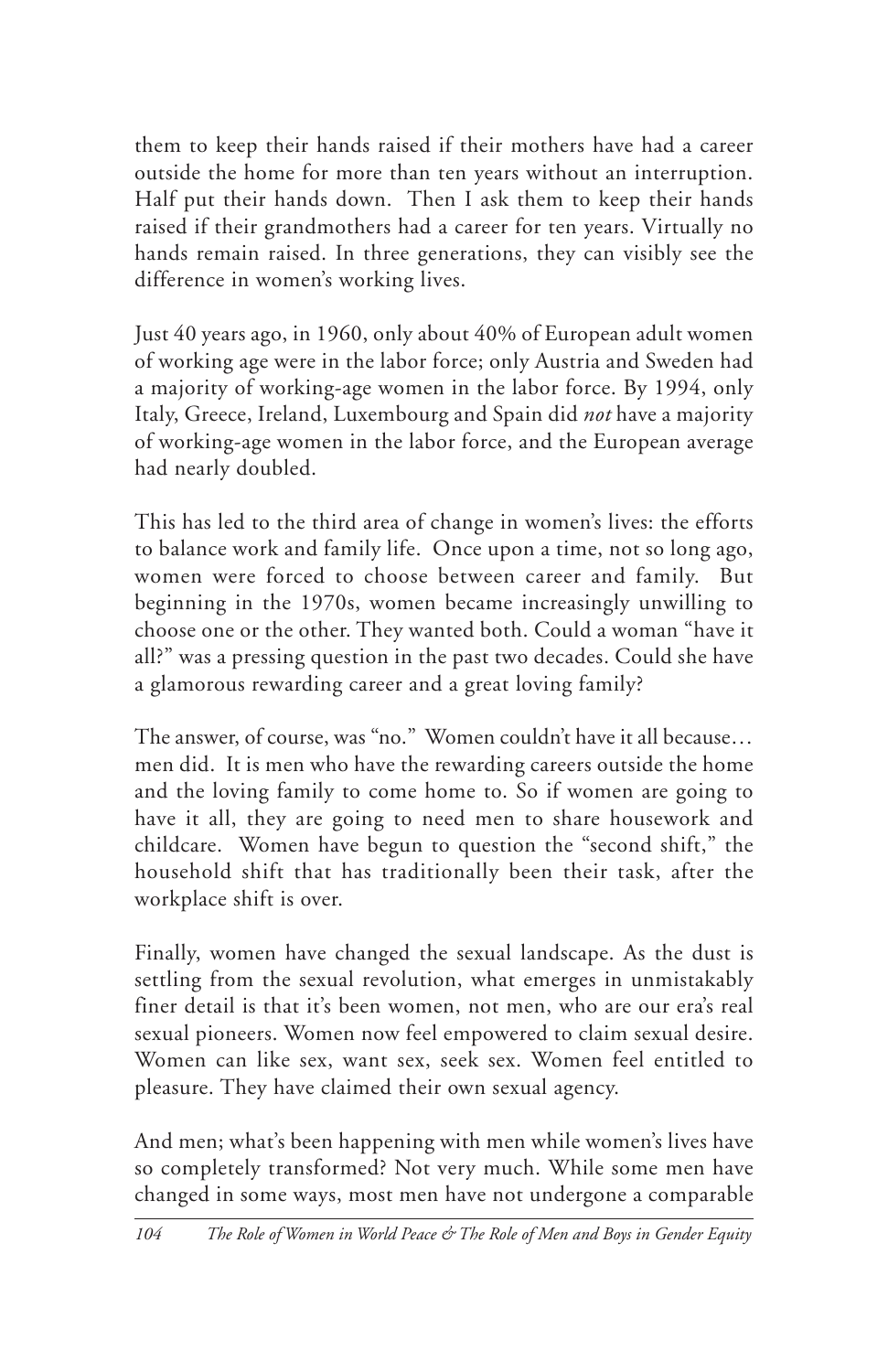revolution. This is, I think, the reason that so many men seem so confused about the meaning of masculinity these days.

In a sense, of course, our lives have changed dramatically. I think back to the world of my father's generation. Now in his mid-70s, my father could go to an all-male college, serve in an all-male military and spend his entire working life in a virtually all-male working environment. That world has completely disappeared.

So our lives have changed. But men have done very little to prepare for this completely different world. What has not changed are the ideas we have about what it means to be a man. The ideology of masculinity has remained relatively intact for the past three generations. That's where men are these days: our lives have changed dramatically, but the notions we have about what it means to be a man remain locked in a pattern set decades ago, when the world looked very different.

What is that traditional ideology of masculinity? In the mid-1970s, an American psychologist offered what he called the four basic rules of masculinity:

- 1) "No Sissy Stuff." Masculinity is based on the relentless repudiation of the feminine. Masculinity is never being a sissy.
- 2) "Be a Big Wheel." We measure masculinity by the size of your paycheck. Wealth, power, status are all markers of masculinity. As a U.S. bumper sticker put it: "He who has the most toys when he dies, wins."
- 3) "Be a Sturdy Oak." What makes a man a man is that he is reliable in a crisis. And what makes him reliable in a crisis is that he resembles an inanimate object—a rock, a pillar, a tree.
- 4) "Give 'em Hell." Also exude an aura of daring and aggression. Take risks; live life on the edge. Go for it.

The past decade has found men bumping up against the limitations of that traditional definition, but without much of a sense of direction about where they might go to look for alternatives. We chafe against the edges of traditional masculinity, but seem unable or unwilling to break out of the constraints we feel by those four rules. Thus, the defensiveness, the anger, the confusion that is evident everywhere.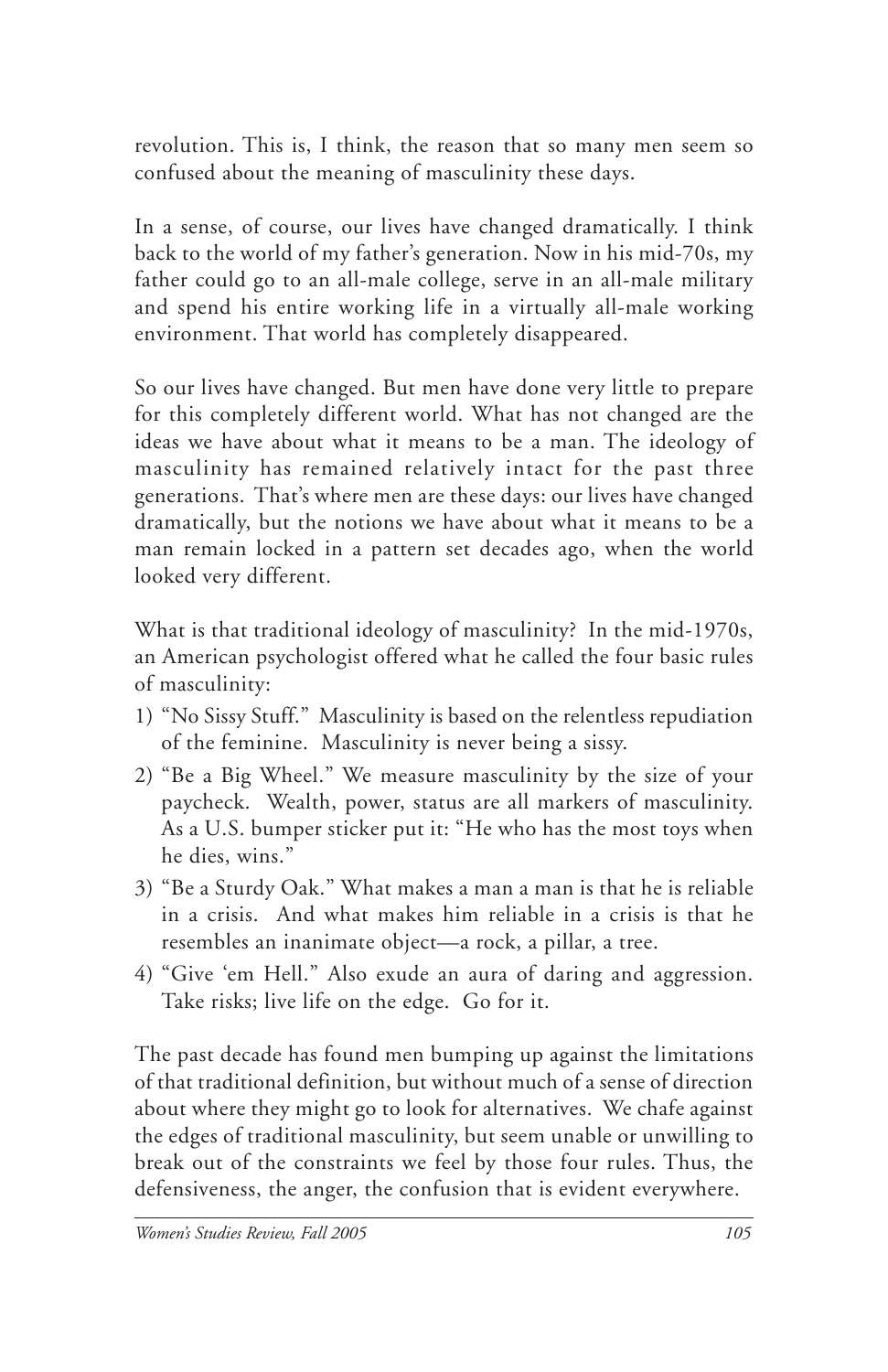These limits will become most visible around the four areas in which women have changed most dramatically: making gender visible, the workplace, the balance between work and home, and sexuality. They suggest the issues that must be placed on the agenda for men, and a blueprint for a transformed masculinity.

Let me use these rules of manhood alongside the arenas of change in women's lives and suggest some of the issues I believe we are facing around the world today. First, though we now know that gender is a central axis around which social life revolves, most men do not know they are gendered beings. When we say "gender," we hear "women." That gender remains invisible to men is a political process.

I often tell a story about a conversation I observed in a feministtheory seminar that I participated in about a decade ago. A white woman was explaining how their common experience of oppression under patriarchy bound them together as sisters. All women, she explained, had the same experience as women, she said.

The black woman demurred from quick agreement. "When you wake up in the morning and look in the mirror," she asked the white woman, "what do you see?"

"I see a woman," responded the white woman hopefully.

"That's the problem," responded the black woman. "I see a black woman. To me, race is visible, because it is how I am not privileged in society. Because you are privileged by race, race is invisible to you. It is a luxury, a privilege not to have to think about race every second of your life." I groaned, embarrassed. And, as the only man in the room, all eyes turned to me. "When I wake up and look in the mirror," I confessed, "I see a human being—the generic person. As a middleclass white man, I have no class, no race and no gender. I am universally generalizable. I am everyman."

Lately, I've come to think that it was on that day in 1980 that I *became* a middle-class white man, that these categories actually became operative to me. The privilege of privilege is that the terms of privilege are rendered invisible. It is a luxury not to have to think about race, or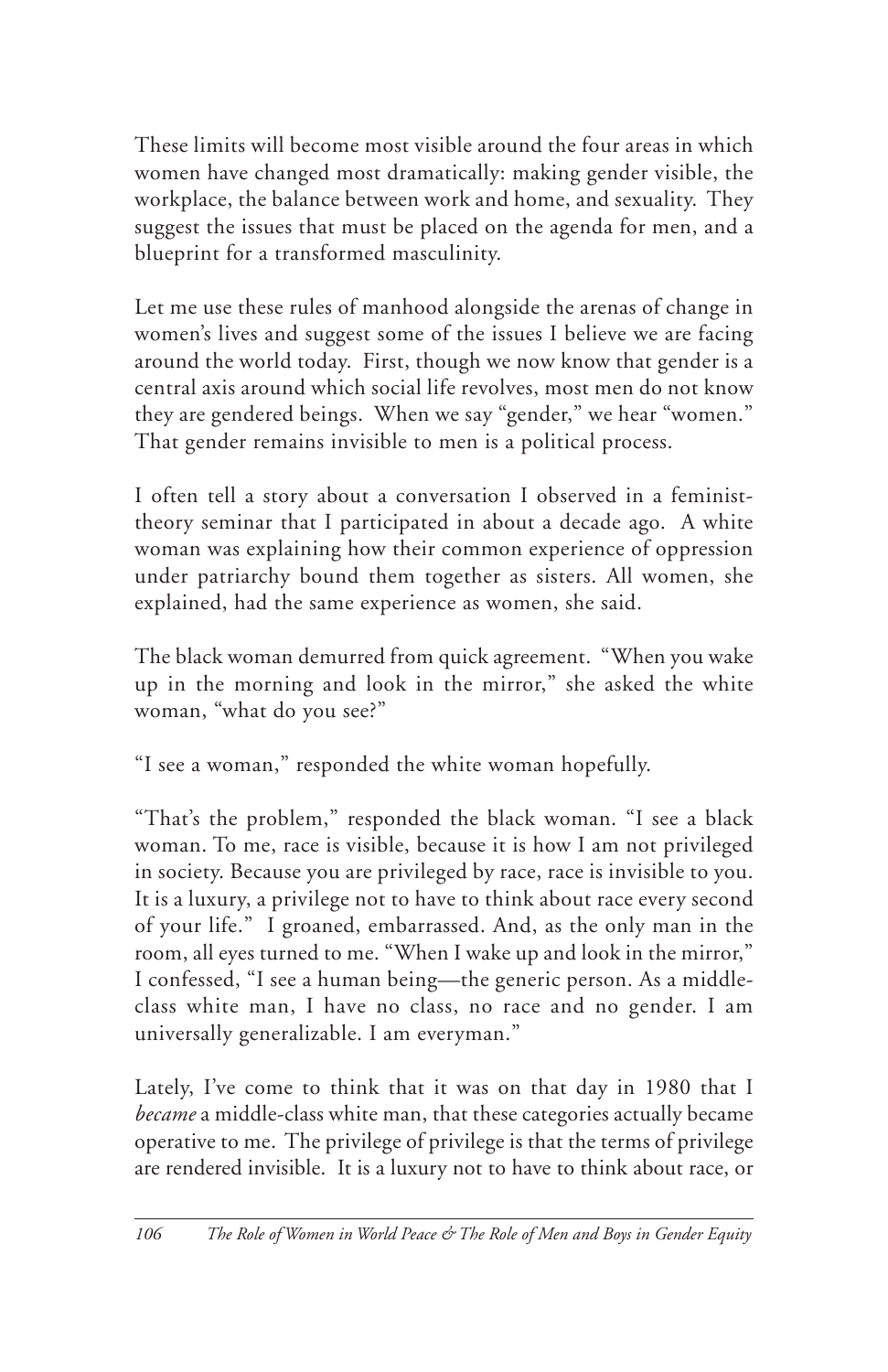class or gender. Only those marginalized by some category understand how powerful that category is when deployed against them.

While this story took place over 20 years ago, I was reminded of it recently when I went to give a guest lecture for a female colleague at my university. (We teach the same course on alternate semesters, so she always gives a guest lecture for me, and I do one for her.) As I walked in to the auditorium, one student looked up at me and said, "Oh, finally, an objective opinion!"

All that semester, whenever my female colleague opened her mouth, what this student saw was "a woman." Biased. But when I walked in, I was, in this student's eyes, *unbiased*, an objective opinion. Disembodied Western rationality—standing right in front of the class! This notion that middle-class white men are "objective" and everyone else is "biased" is the way that inequalities are reproduced.

This is why I think it's important that I wear a tie. For what garment could better illustrate disembodied Western rationality, the mindbody dualism, than a garment where one end is tied in a noose around the neck and the other end points to the genitals?

Let me give you another example of how privilege is invisible to those who have it. Many of you have email addresses, and you write email messages to people all over the world. You've probably noticed that there is one big difference between email addresses in the United States and email addresses of people in other countries: your addresses have "country codes" at the end of the address. So, for example, if you were writing to someone in South Africa, you'd put "za" at the end, or "jp" for Japan, or "uk" for England (United Kingdom) or "de" for Germany (Deutschland). But when you write to people in the United States, the email address ends with "edu" for an educational institution, "org" for an organization, "gov" for a federal government office, or "com" or "net" for commercial internet providers. Why is it that the United States doesn't have a country code?

It is because when you are the dominant power in the world, everyone else needs to be named. When you are "in power," you needn't draw attention to yourself as a specific entity, but, rather, you can pretend to be the generic, the universal, the generalizable. From the point of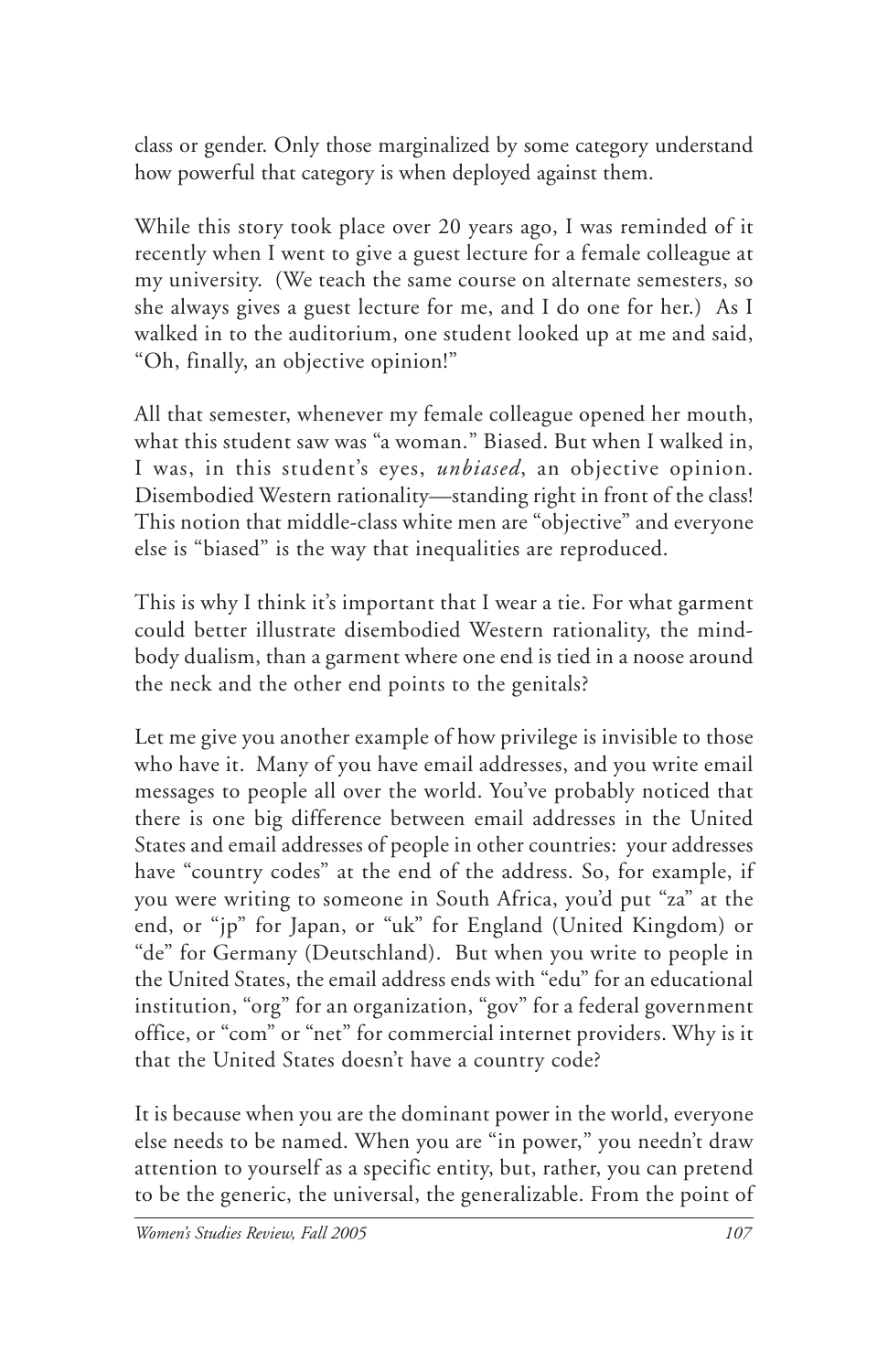view of the United States, all other countries are "other" and thus need to be named, marked, noted. Once again, privilege is invisible. In the world of the Internet, as Michael Jackson sang, "We are the world."

Becoming aware of ourselves as gendered, recognizing the power of gender as a shaping influence in our lives, is made more difficult by that first rule of manhood—No Sissy Stuff. The constant, relentless efforts by boys and men to prove that they are "real men" and not sissies or weak or gay is a dominant theme, especially in the lives of boys. As long as there is no adequate mechanism for men to experience a secure, confident and safe sense of themselves as men, we develop our own methods to "prove it." One of the central themes I discovered in my book, *Manhood in America* was the way that American manhood became a relentless test, a constant, interminable demonstration.

The second arena in which women's lives have changed is the workplace. Recall the second rule of manhood: Be a Big Wheel. Most men derive their identity as breadwinners, as family providers. Often, though, the invisibility of masculinity makes it hard to see how gender equality will actually benefit us as men. For example, while we speak of the "feminization of poverty" we rarely "see" its other side—the "masculinization of wealth." Typically, we express women's wages as a function of men's wages: in the E.U., women earn on average 83 cents for every dollar of men's hourly wages. But what is concealed is what we might see if women's wages were the norm against which men's were measured. Men, on average, earn \$1.20 for every dollar women earn. Now suddenly privilege is visible!

Women experience the glass ceiling—women are only 10% of all senior managers of U.S. Fortune 500 companies; only 3-5% of all senior managers in all U.S. companies. By contrast, men in "women's" professions (say, librarian, nursery school teacher, nurse) ride a "glass escalator" to high-level managerial positions that will preserve their "masculinity."

Usually we believe that our career trajectories are the results of our individual characteristics, not the characteristics of the organization. A recent doctoral dissertation in economics by Ulla Eriksson at the University of Goteborg suggests otherwise. For two years, she followed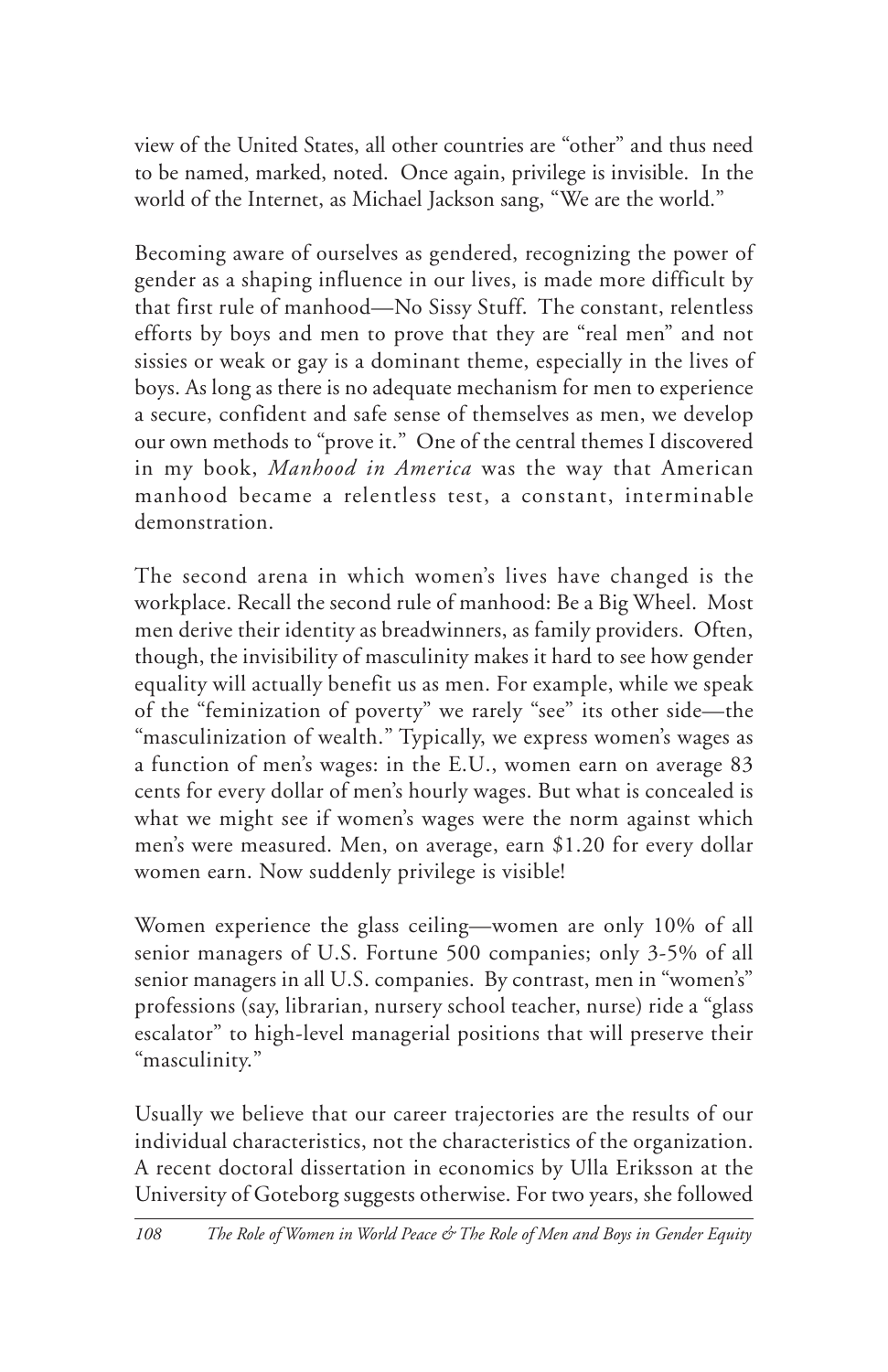five female and five male trainees in a large Swedish multinational corporation with 6,000 employees. All came from similar backgrounds, had similar education and had similar goals and ambitions. All ten aspired to top management positions. After their training, they all still were similar. At the end of the time, all the men and none of the women had entered the top management group.

Why? Eriksson posited that it is the business culture—a culture that values "face time" over actual performance, penalizing women who work from home with sick children; a culture that makes balancing work and family nearly impossible for women, and the criteria for success itself.

Now, remember, during the current economic downturn, fewer and fewer men are feeling much like big wheels. And here come women into the workplace in unprecedented numbers. Recently I appeared on a television talk show opposite three "angry white males" who felt they had been the victims of workplace discrimination. The show's title, no doubt to entice a large potential audience, was "A Black Woman Took My Job." In my comments to these men, I invited them to consider what the word "my" meant in that title, that they felt that the jobs were originally "theirs," that they were entitled to them, and that when some "other" person—black, female—got the job, that person was really taking "their" job. But by what right is that his job? Only by his sense of entitlement, which he now perceives as threatened by the movement toward workplace gender equality.

These anecdotes illustrate what to me are the central issues involved in integrating gender into our workplaces. Typically, we think we can create gender equality through "gender neutral" policies—policies that do not consider gender in hiring, salary or promotion. But such gender neutral policies fail to take into account the ways in which the very criteria by which people are evaluated are also gendered; the ways that the assumptions about what constitutes effective performance, leadership, or initiative are gendered. Stated most simply, *gender neutral policies aren't gender neutral*. They are in fact deeply gendered.

We need *gender equal* policies, not gender neutral policies. We are seen as gendered beings, and the processes by which we are evaluated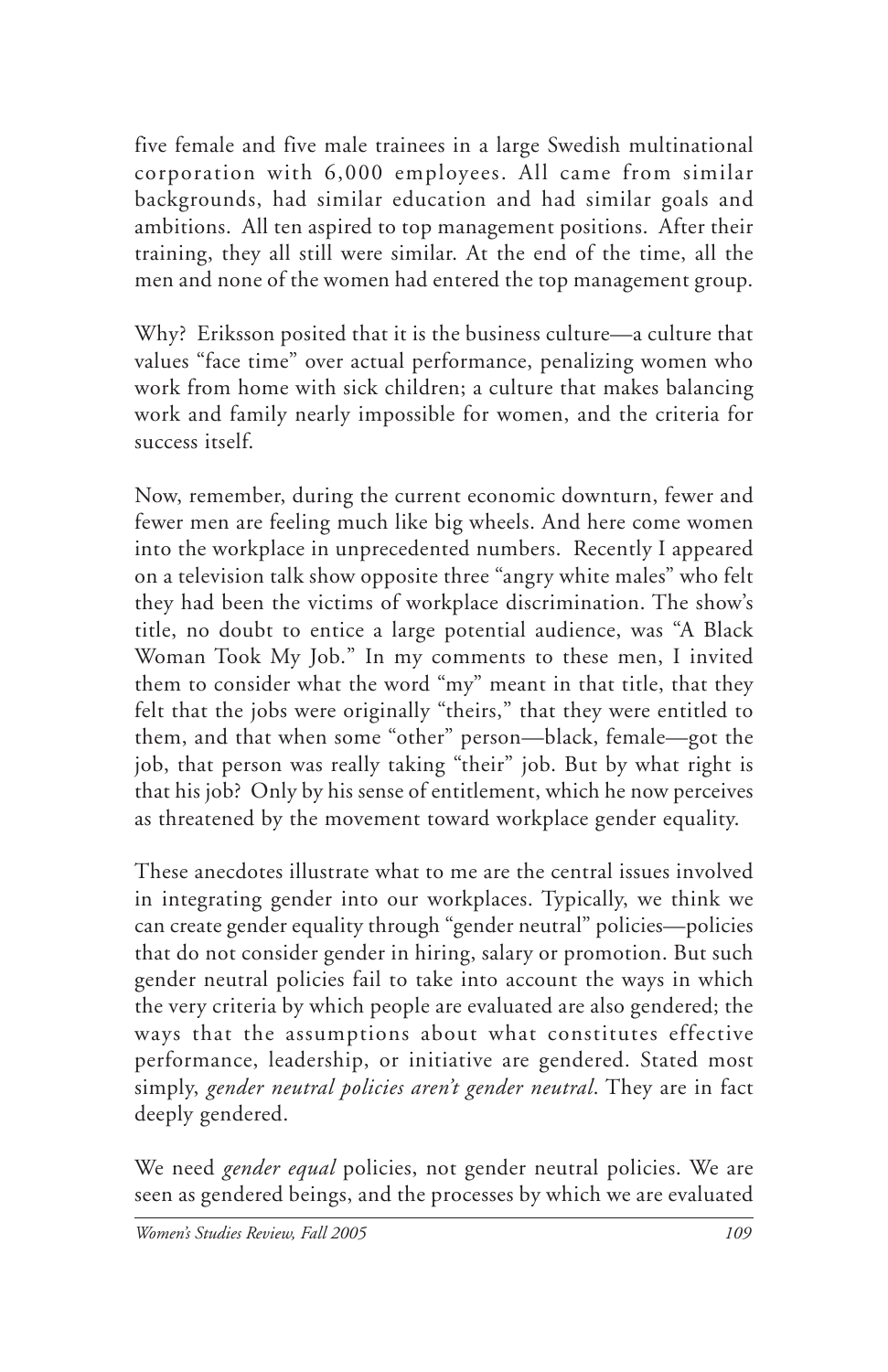are gendered. When Lise Meitner, the famed German physicist, gave her first lecture at the University of Berlin in 1922 on "The Significance of Radioactivity for Cosmic Processes," the newspapers reported her topic as problems of "Cosmetic processes." And there's an old adage in organizational studies that a man is unsexed by failure, but a woman is unsexed by success. Ambition, competence, competitiveness—these are still coded as masculine. Don't believe me? How many of the women in this room were ever told "don't be so smart, or you won't get married." Now, how many men were told anything even remotely like that?

Gender equality in the workplace also requires that we address workfamily balances and reorganize the workplace to accommodate both work and family life. But remember the third rule of manhood—"Be a Sturdy Oak." What has traditionally made men reliable in a crisis is also what makes us unavailable emotionally to others. We are increasingly finding that the very things that we thought would make us real men impoverish our relationships with other men and with our children.

Fatherhood, friendship, partnership all require emotional resources that have been, traditionally, in short supply among men, resources such as patience, compassion, tenderness, attention to process. A "man isn't someone you'd want around in a crisis," wrote the actor Alan Alda, "like raising children or growing old together."

In the United States, men become more active fathers by "helping out" or by "pitching in" or spending "quality time" with their children. Women in the U.S. and the E.U. still do about 80% of all housework and child care.

But it is not "quality time" that will provide the deep intimate relationships that we say we want, either with our partners or with our children. It's *quantity time*—putting in those long, hard hours of thankless, unnoticed drudge work. It's quantity time that creates the foundation of intimacy. Nurture is doing the unheralded tasks, like holding someone when they are sick, doing the laundry, the ironing, washing the dishes. After all, men are capable of being surgeons and chefs, so we must be able to learn how to sew and to cook.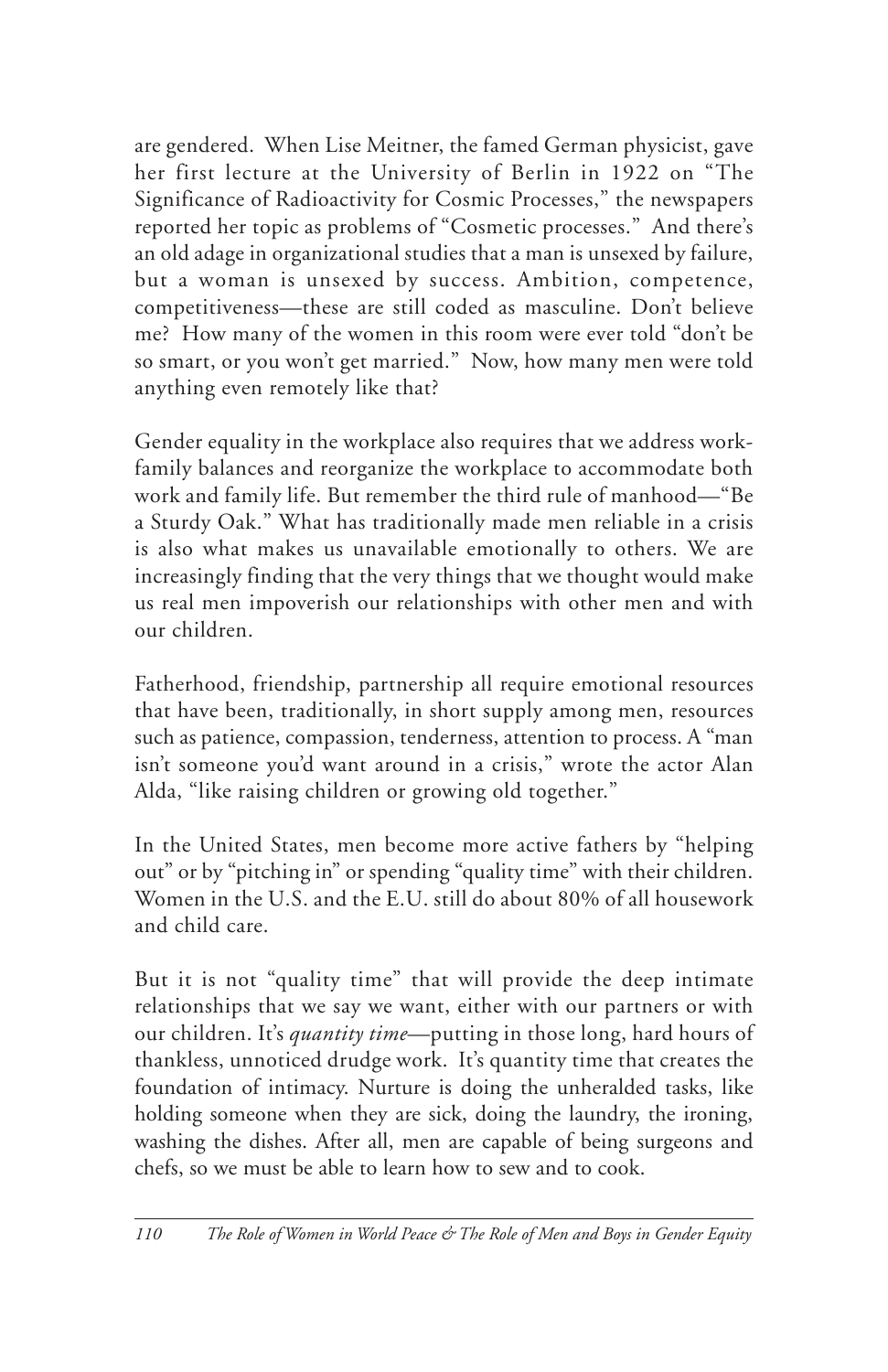We need *dual career* and *dual carer* families. That men share housework and child care is crucial for gender equality. In organization after organization, we see the dilemmas of women trying to have it all. At Deloitte and Touche, a major consulting firm, the only women who got to be partners were the ones without families. Either they didn't have kids, or their kids were grown, or they were divorced. In my own academic department, one renowned for its gender "equal" i.e., neutral—policies, only one of the 10 tenured women faculty members has children—and she waited until they were grown before she returned to graduate school. All of the tenured men have children.

Well, now that I've told you about my department, let me ask you about yours: how many of the women in this room took some amount of parental leave, paid or, when their children were born? How many of the men did?

Workplace and family life are also joined in the public sphere. Several different kinds of policy reforms have been proposed to make the workplace more "family friendly"—to make the workplace more hospitable to our efforts to balance work and family. These reforms generally revolve around three issues: on-site childcare, flexible working hours, and parental leave. But how do we usually think of these family-friendly workplace reforms? We think of them as *women's* issues. But these are not women's issues, they're *parents'* issues, and to the extent that we, men, identify ourselves as parents, they are reforms that *we* will want. Because they will enable us to live the lives we say we want to live. We want to have our children with us; we want to be able to arrange our work days to balance work and family with our wives, we want to be there when our children are born.

On this score, Americans have so much to learn from Europeans, especially from the Nordic countries, which have been so visionary in their efforts to involve men in family life. In Sweden, for example, men are actively encouraged by state policies to take parental leave to be part of their children's first months. Before the institution of "Daddy Days," less than 20% of Swedish men took any parental leave at all. Today, though, the percentage of men who do has climbed to over 90%. That's a government that has "family values."

"Use or lose" parental leave policies, reduced working hours, career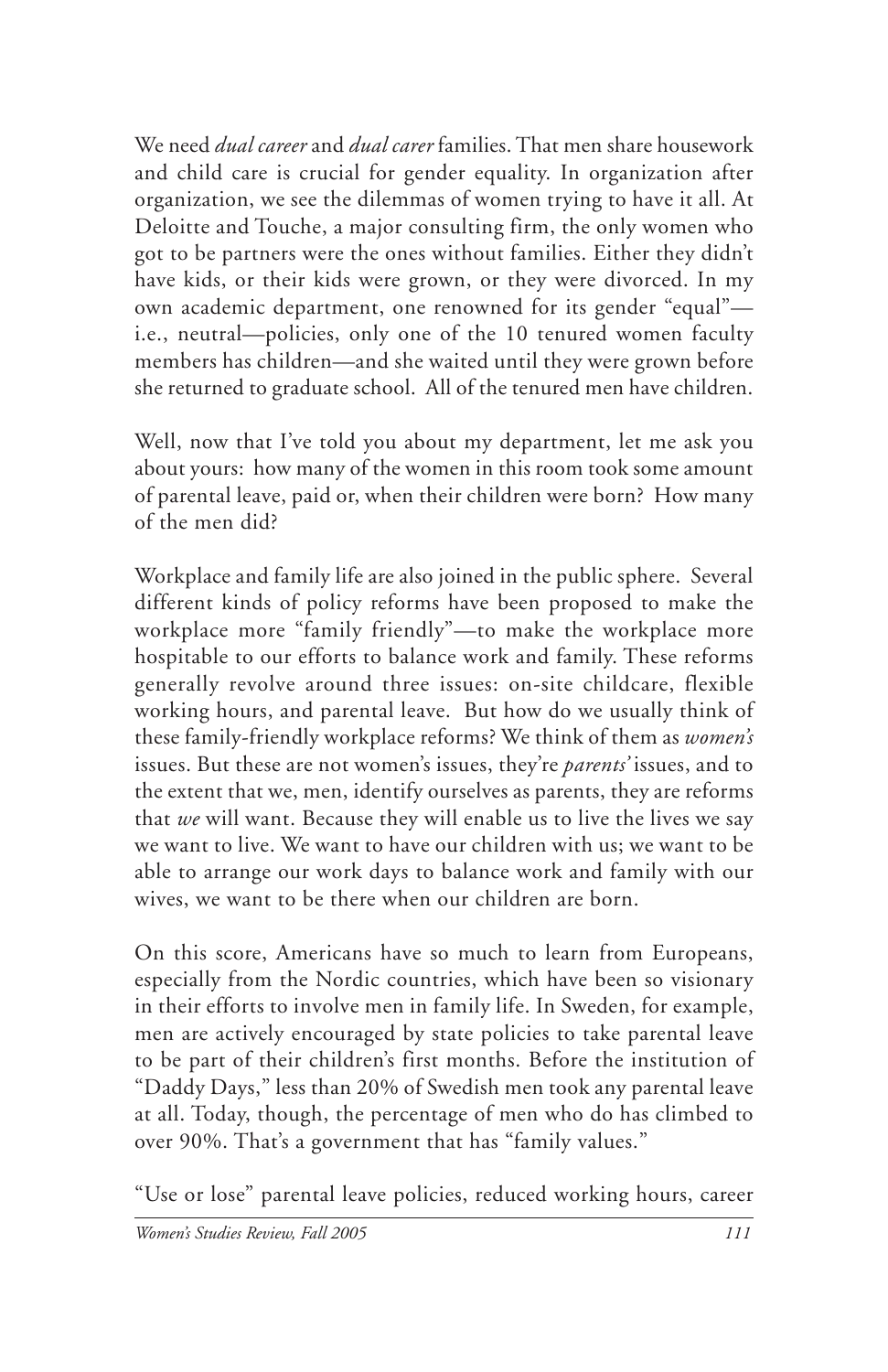breaks—these are the reforms that *parents* need to balance work and family. For women to balance work and family has meant that they assert their workplace ambitions at home, that they make bargains with families, partners, husbands in order to pursue their careers, that they postpone or even forgo children in order to do that. Currently, best-sellers remind women of these painful choices and counsel them be "intentional" about children—to snag a man and have their kids early and let the career chips fall where they may.

What women have become is "private careerists," coming out of the closet as workers at home, and have begun to insist that their career ambitions be part of the negotiations about family time and place. To balance women being "private careerists," men need, I believe, to proclaim a "public fatherhood." Men need to assert in the workplace their desires to spend time with their families, to balance work and family life.

What does "public fatherhood" mean concretely? Several years ago, I did a study for the *Harvard Business Review* on men and parental leave. I found that in the 1% of U.S. corporations that offered unpaid parental leave, only 1% of male employees took it. You see, they said, there's no demand.

When I interviewed men in these corporations, however, I heard a different story. When they told their supervisor, their manager or even their male colleagues that they were going to take parental leave, the other men responded "Well, I guess you're not really committed to your career," "We'll put you on the daddy track," or "You'll never make partner in this law firm."

You see, when women take parental leave, they're seen as responding to a higher calling; when men take parental leave, they're seen as henpecked and not committed to their careers. They must behave as if they had no other life, no family. In one recent study, a group of people, asked to be personnel managers, were given fabricated dossiers of potential job applicants. Then each "manager" gave his or her impression of the candidates and especially whether the applicant would make a good employee. Women who reported that they took family leave were generally seen positively. But the men who took leave for the birth of a child or to care for a sick parent were seen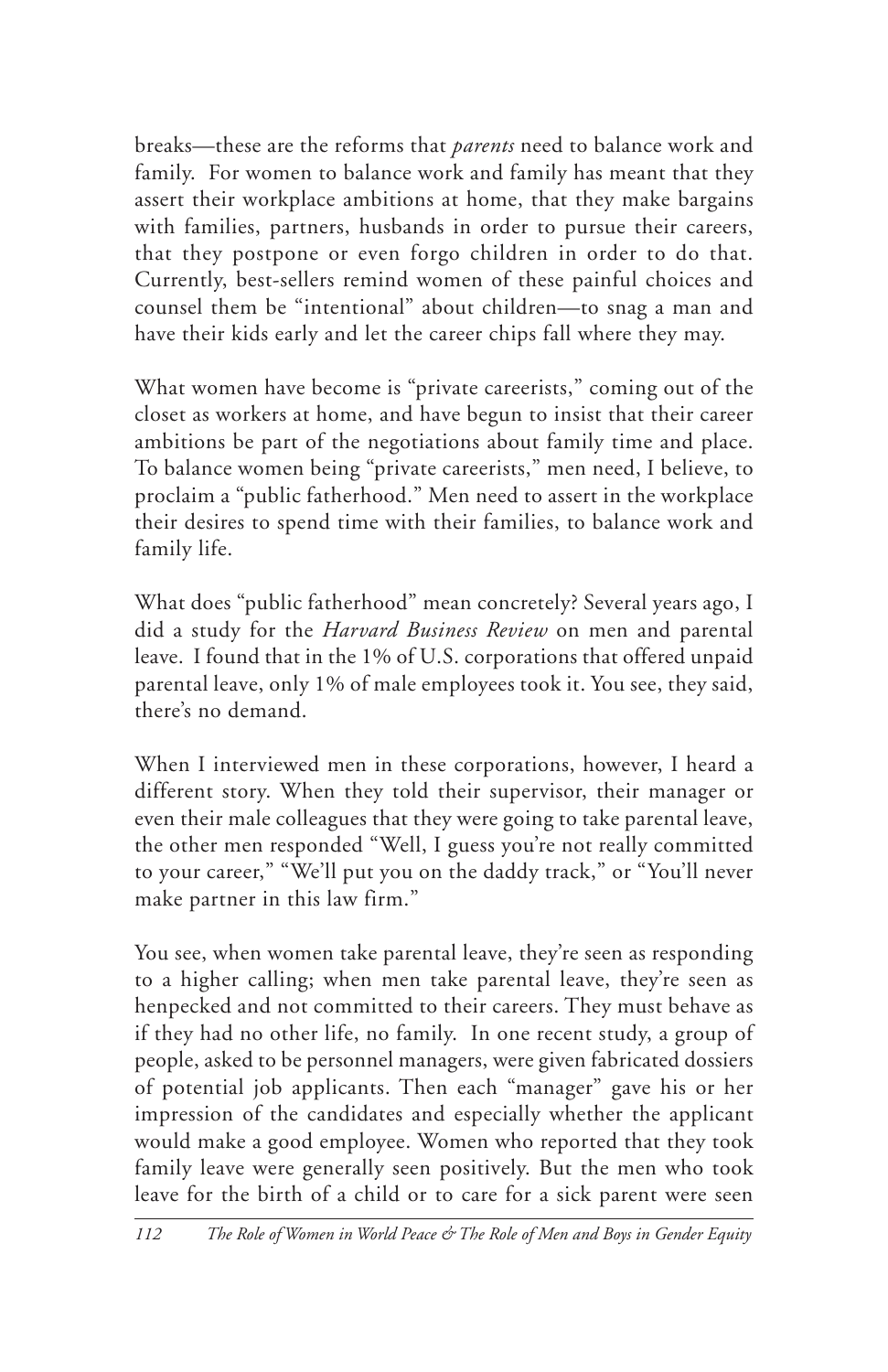negatively, and rated as not seriously committed to their jobs.

So what did the men do? They disguised parental leave as something else—unused vacation time, comp time, sick leave. They went to their senior partner or manager and said, "My wife is going to have a baby next month. I am going to take my three weeks vacation then, and while on vacation I will get sick, so I will then have to take my three weeks of sick leave." Their colleagues and supervisors winked and said "no problem, good luck." In essence, these men took what I have no come to call "informal parental leave" because they were so eager to do so, but they also had to preserve their masculinity by appearing to be more concerned about their career.

We need these men to demand parental leave, we need policies that encourage and support it, and we need to change the culture of our organizations to support men taking parental leave—because ONLY when men share housework and child care can we have the kinds of lives we say we want to have, and ONLY when men share house work and childcare will women be able to balance work and family, be able to have it all. This, it seems to me, is the promise of gender mainstreaming.

Were our venue slightly different, I would take up the last arena of change for women, sexuality, but I think for today, I'm going to make one quick remark and conclude. It's about rape and sexual assault. Nearly 20 years ago, anthropologist Peggy Reeves Sanday proposed a continuum of propensity to commit rape upon which all societies could be plotted—from rape-prone to rape free. (For the curious, by the way, the United States was ranked as a highly rape prone society, far more than any country in Europe; Norway and Sweden were among the most rape free.) Sanday found that the single best predictors of rape-proneness were (1) whether the woman continued to own property in her own name after marriage, a measure of women's autonomy; and (2) father's involvement in child-rearing, a measure of how valued parenting is, and how valued women's work is.

Clearly here is an arena in which women's economic autonomy is a good predictor of their safety—as is *men's* participation in childrearing. Those societies in which women are able to have their "private careers" and in which men express "public fatherhood" are the safest